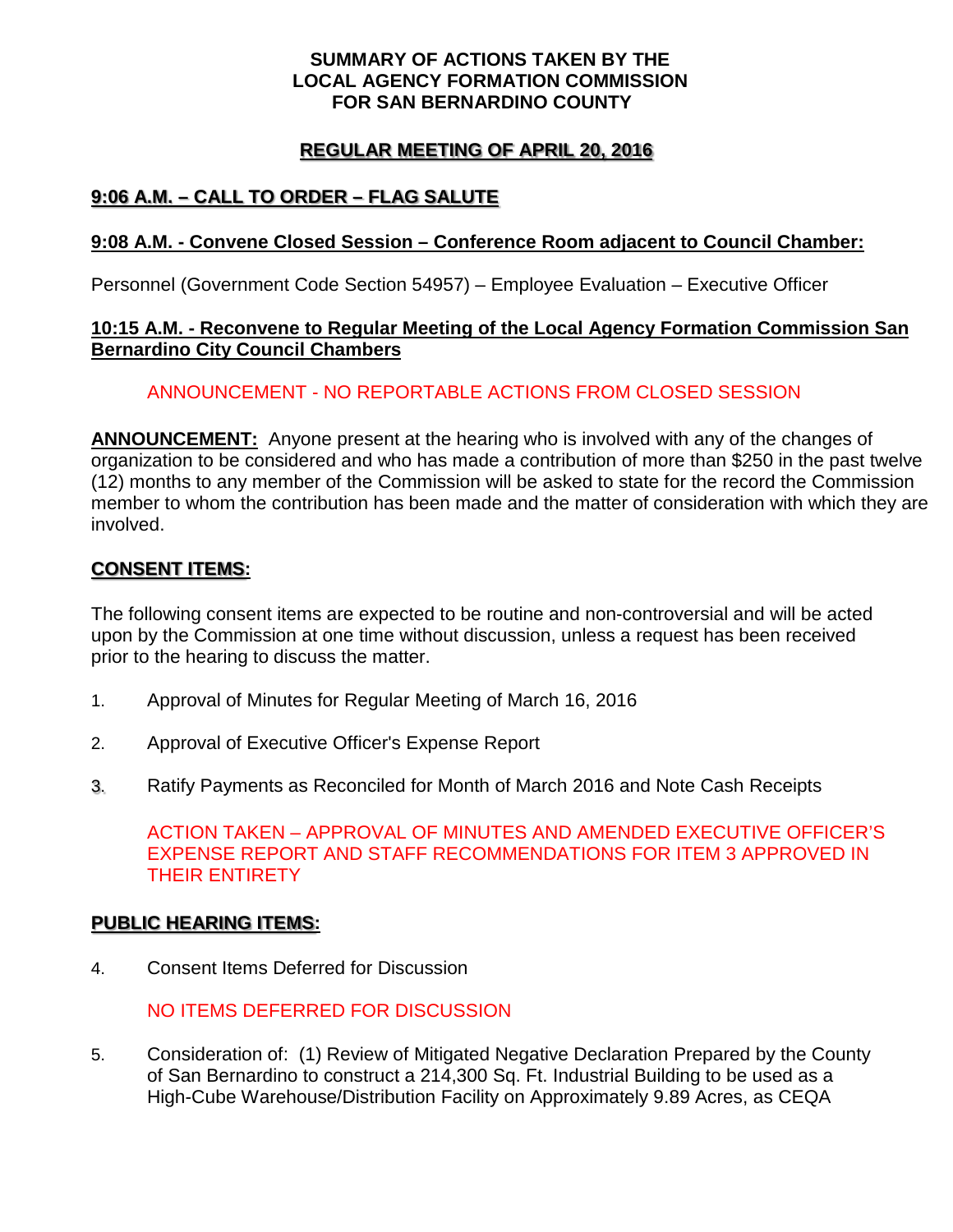Responsible Agency for LAFCO SC#405; and (2) LAFCO SC #405 - City of Fontana Pre-Annexation Agreement No. 15-003 for Sewer Service (APN 0234-101-21)

ACTION TAKEN – RECOMMENDATION APPROVED IN ITS ENTIRETY

6. Consideration of: (1) CEQA Statutory Exemption for LAFCO 3205 and (2) LAFCO 3205 – Sphere of influence Amendment for San Bernardino County Fire Protection District (City of Needles area)

ACTION TAKEN – RECOMMENDATION APPROVED IN ITS ENTIRETY

7. Consideration of: (1) CEQA Statutory Exemption for LAFCO 3206 and (2) LAFCO 3206 – Reorganization to include Annexations to the San Bernardino Fire Protection District, its South Desert Service Zone and Service Zone FP-5

ACTION TAKEN – RECOMMENDATION APPROVED IN ITS ENTIRETY

### **DISCUSSION ITEMS:**

8. Review and Consideration of Policy Updates Related to Approval of SB 239 – Contracts for the Provisions of Fire Protection by Contract *(TO BE CONTINUED TO JUNE 15, 2016 HEARING)*

ACTION TAKEN – RECOMMENDATION APPROVED; ITEM CONTINUED TO THE JUNE 15, 2016 HEARING

- 9. Preliminary Budget Review for Fiscal Year 2016-17:
	- A. Proposed Schedule of Fees, Charges and Deposits

ACTION TAKEN – RECOMMENDATION APPROVED IN ITS ENTIRETY

- B. Proposed Budget for Fiscal Year 2016-17:
	- 1) Third Quarter Review FY 2015-16
	- 2) Proposed Budget for FY 2016-17
	- 3) Consideration of Lease for Office Space with San Bernardino Association of Governments (SANBag) and Southern California Association of Governments (SCAG)
	- 4) Executive Officer Contract

## ACTION TAKEN – RECOMMENDATION APPROVED IN ITS ENTIRETY

#### **INFORMATION ITEMS:**

10. Legislative Update Report

REPORT PROVIDED

11. Executive Officer's Oral Report